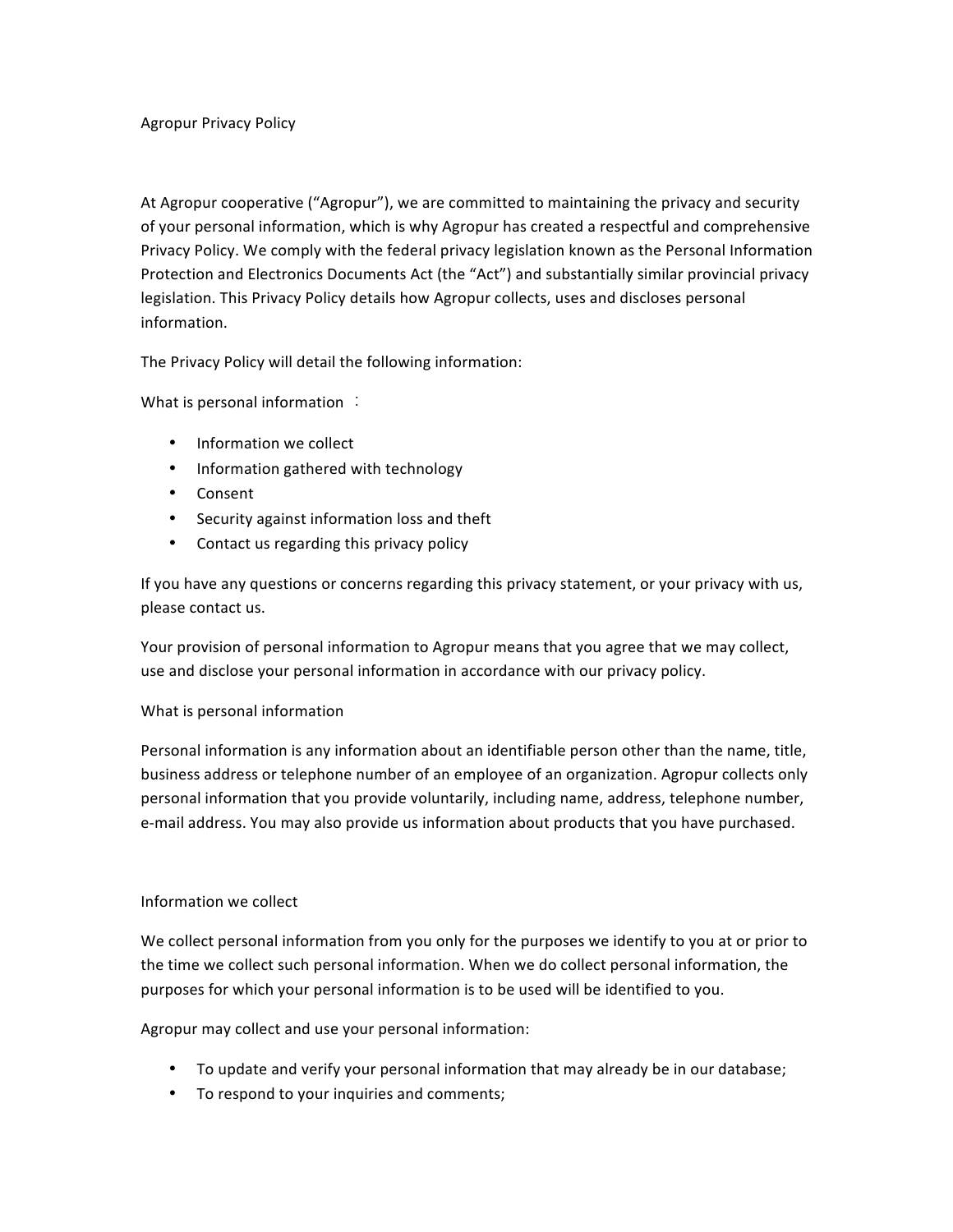- To register you for certain features on our website;
- To administer our programs;
- To conduct surveys, contests and promotions [in the case of contest entry information, we reserve the right to publish the winner's name on our Web site];
- To distribute, market, provide and inform you about Agropur products by sending you newsletters, promotional information, product samples, coupons, and/or e-mails provided you have subscribed to receive such marketing materials;
- To help us understand your interests and develop new products and services that meet your needs;
- To comply with any laws or regulations and to cooperate with law enforcement inquiries; and
- For any other purpose to which you consent. For example, some individuals may apply for a job opening and send us their resume.

We do not sell or redistribute personal information. Unless you consent in writing or unless disclosure is required by law, we will not disclose your personal information to any third party except as provided below.

Agropur may disclose your personal information as follows:

- To third party service providers with assurance that such third party service providers use the personal information only as is required to perform the task they have been retained for, and agree to follow policies compliant with privacy laws;
- If you have entered into and won one of our contests, your name and city of residence may be published by us or one of the sponsors. Please check the specific contest rules for details;
- To comply with any legal requirements; to enforce our privacy policy, or to protect your safety and security while visiting our website;
- We may also disclose personal information to third parties in connection with a corporate re-organization, merger or amalgamation, or the sale of all or substantially all of our assets, provided that the personal information disclosed continues to be used for the purposes permitted by this Privacy Policy by the entity acquiring this information; or
- To any other third parties, with your consent to such collection, use or disclosure.

## Information gathered with technology

We use a feature called "cookies" which identifies your browser to us each time you visit one of our Sites. We may use and disclose this information to affiliates and other third parties to manage and improve our website and programs. We may also collect your IP address when you visit our website. Your IP address is collected so that we know how many visits to our website we have had by separate individuals. Cookies cannot profile your system or collect information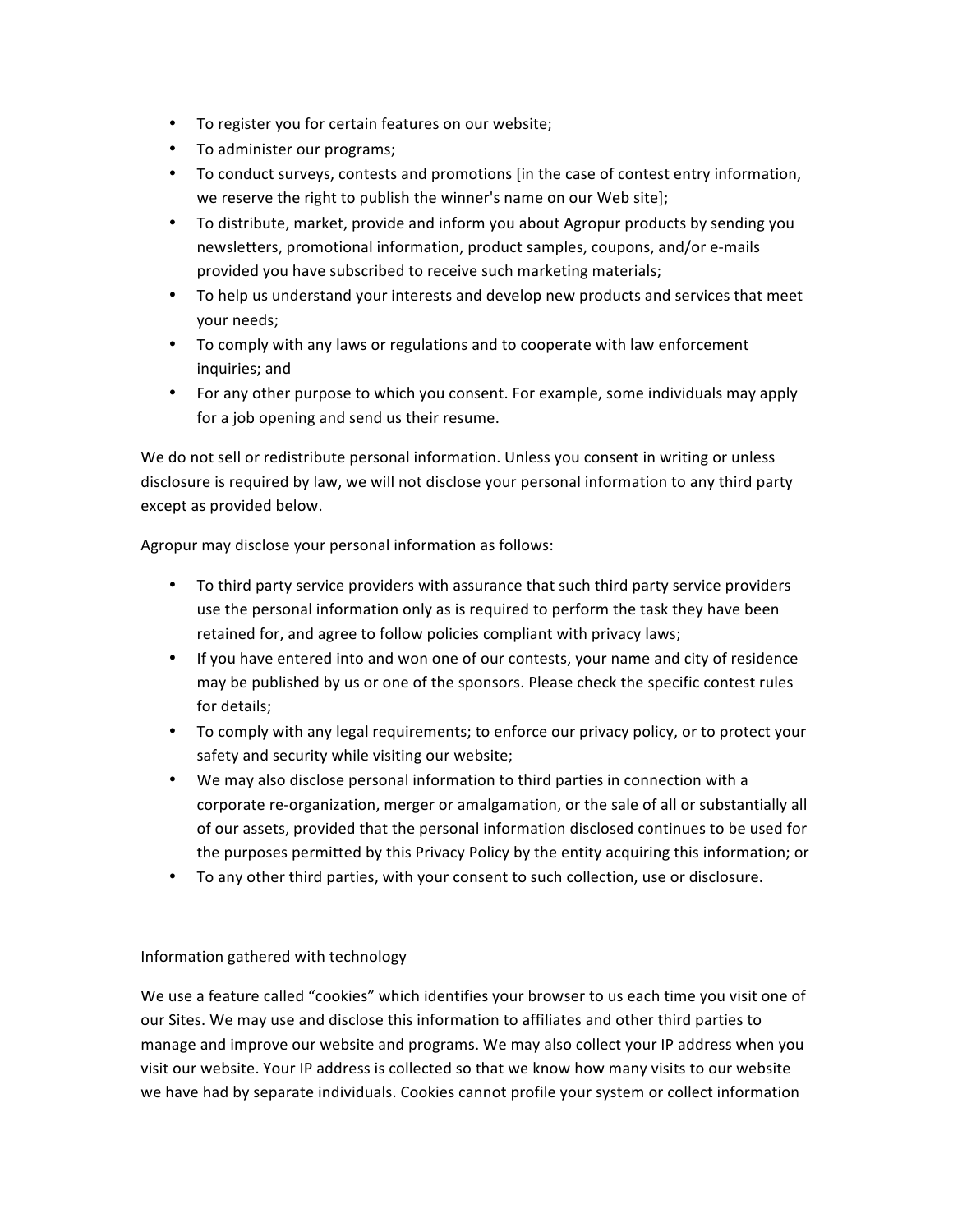from your hard drive. Although you may receive cookies from many different sites, each cookie can only be read by the Web server that originally issued it. Most browsers are initially set up to accept cookies, but you can set your browsers to refuse cookies.

### Consent

Agropur uses reasonable efforts to ensure we obtain the appropriate form of consent. In determining the appropriate form of consent, Agropur takes into account the sensitivity of the information. If there are other purposes for which we intend to use your personal information, beyond what you may reasonably expect, we will obtain further consent.

You may opt-out of being contacted and withdraw consent from having your personal information used for marketing purposes or from having your personal information used for market research purposes. Newsletters, promotional material and e-mails will detail how you may opt-out of being contacted. Withdrawing consent or opting-out may in some instances result in your inability to participate in certain programs, features or promotions.

#### Security against information loss and theft

We have security measures in place to attempt to protect you against the loss, misuse and alteration of your user data that is under our control. In all cases, your information is retained in secure facilities, protected from unauthorized access and kept only as long as is reasonably required. Only authorized employees who have a need to know your information for the purposes described in this policy have access to the information you provide. We have strict non-disclosure contracts with all employees who have access to the databases storing user information or to the servers hosting our services. We are not liable for any illegal use of your personal information that is beyond our reasonable control.

### Children

We never knowingly solicit, collect, store or disclose personal information from children who are under 16 years of age. We may collect and use only the contact information, i.e. the name, home address, e-mail address and/or telephone numbers of a child 13 to 16 years of age. If a child under the age of 16 wishes to disclose to us personal information, he/she must provide us with his/her parent's or legal guardian's e-mail address so that we can obtain express consent. If a child under 16 has already provided us with personal information, his/her parent or legal guardian may contact us for the purpose of correcting or deleting such information.